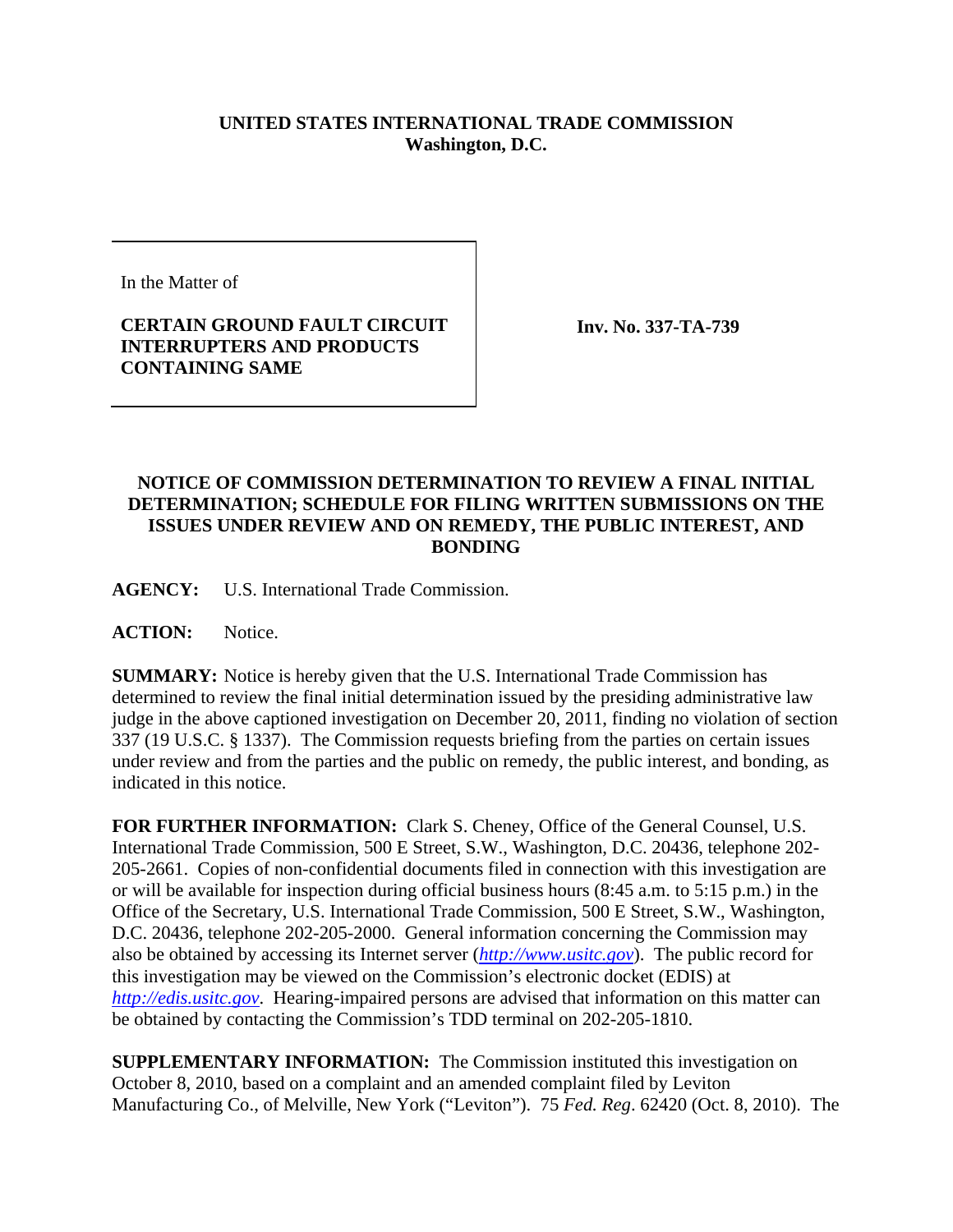complaint and amended complaint alleged violations of section 337 of the Tariff Act of 1930, as amended (19 U.S.C. § 1337), in the importation into the United States, the sale for importation, and the sale within the United States after importation of certain ground fault circuit interrupters and products containing the same by reason of infringement of claims 1-7, 9-11, 13-17, 23-26, and 32-36 of U.S. Patent No. 7,463,124 ("the '124 patent"); claims 1-11, 13-28, 30-59, 61-64, and 74-83 of U.S. Patent No. 7,737,809 ("the '809 patent"); and claims 1-4 and 8 of U.S. Patent No. 7,764,151 ("the '151 patent"). The Notice of Investigation named numerous respondents, and during the course of the investigation several of the respondents were found to be in default or were terminated due settlement agreements, consent orders, or withdrawn allegations. Seven respondents remain in the investigation, consisting of Zhejiang Trimone Electric Science & Technology Co. Ltd., of Zhejiang, China ("Trimone"); Fujian Hongan Electric Co, Ltd., of Fujian, China ("Hongan"); TDE, Inc., of Bellevue, Washington ("TDE"); Shanghai ELE Manufacturing Corp., of Shanghai, China ("ELE"); Orbit Industries, Inc., of Los Angeles, California ("Orbit"); American Electric Depot Inc., of Fresh Meadows, New York ("AED"); and Shanghai Jia AO Electrical Co. of Shanghai, China ("Shanghai Jia").

On December 20, 2011, the presiding administrative law judge ("ALJ") issued his final initial determination ("ID") in this investigation finding that the complainant had not sufficiently shown that a domestic industry exists with respect to the three asserted patents and/or articles protected by those patents. Accordingly, the ALJ found no violation of section 337.

On January 6, 2012, the complainant, the Commission investigative attorney, and a group of respondents consisting of Trimone, Hongan, and TDE filed petitions for review of the ID. Respondents ELE, Orbit, AED, and Shanghai Jia have not filed petitions for review of the ID.

Having examined the record of this investigation, including the ALJ's final ID, the petitions for review, and the responses thereto, the Commission has determined to review the final ID in its entirety.

The parties are requested to brief their positions on only the following issues, with reference to the applicable law and the evidentiary record:

- 1. Whether the complainant has carried its burden to show the existence of a domestic industry under 19 U.S.C. § 1337(a)(3).
- 2. Whether the ID implicitly applied a different claim construction when analyzing the validity of the '121 and '151 patents than was applied when analyzing infringement of those patents.
- 3. Whether the ID relied upon unclaimed features of the disclosed inventions when analyzing the validity of the '121 and '151 patents.
- 4. Whether the ID considered all of respondents' arguments concerning the validity of the '809 patent.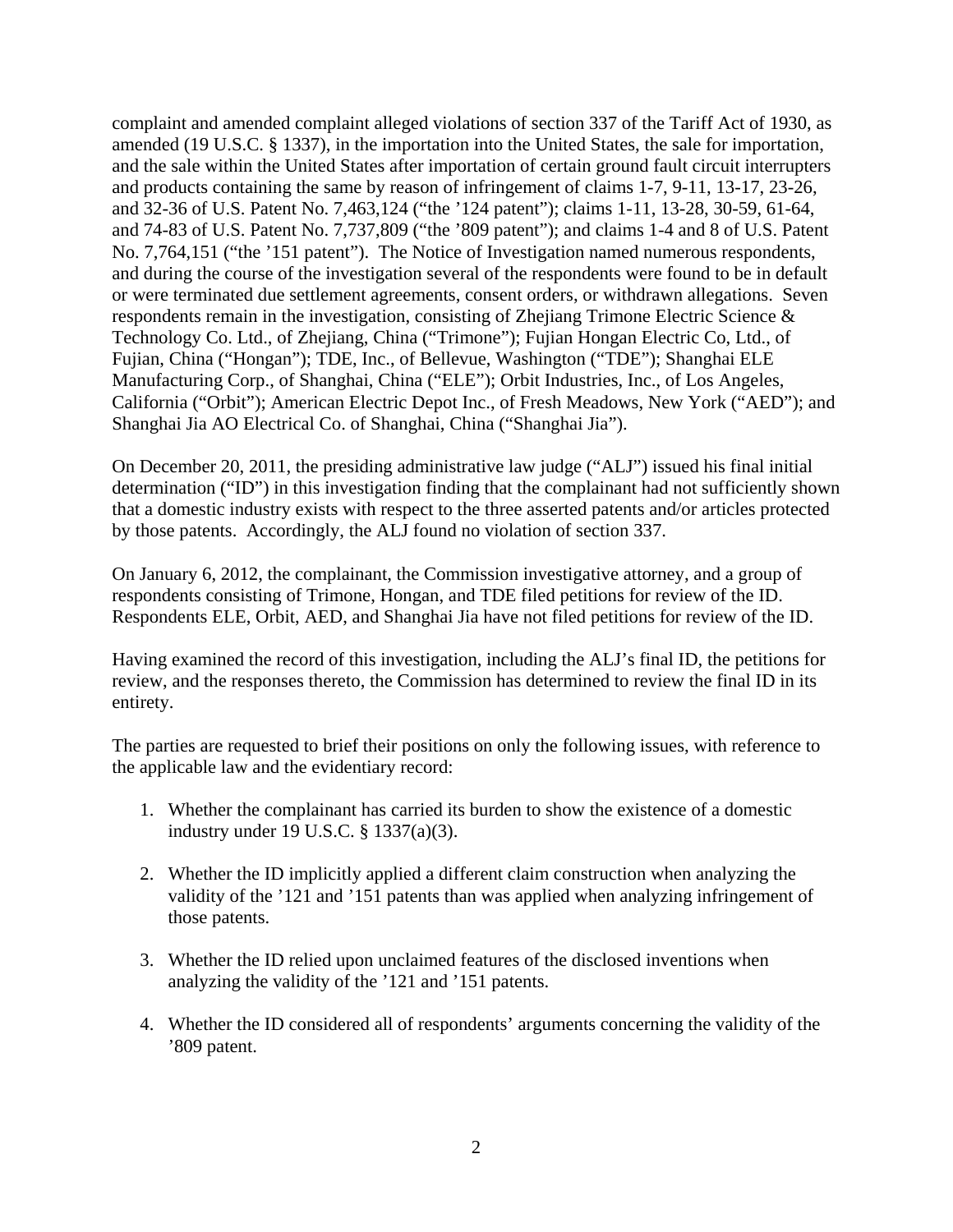5. Whether the following asserted patent claims (a) have been properly construed, (b) protect articles for which there is an industry in the United States, (c) are infringed by the accused articles, and (d) have not been shown to be invalid: claim 7 of the '124 patent, claim 4 of the '151 patent, and claims 11 and 43 of the '809 patent.

In connection with the final disposition of this investigation, the Commission may (1) issue an order that could result in the exclusion of the subject articles from entry into the United States, and/or (2) issue one or more cease and desist orders that could result in the respondent(s) being required to cease and desist from engaging in unfair acts in the importation and sale of such articles. Accordingly, in addition to the issues identified above, the Commission is interested in receiving written submissions that address the form of remedy, if any, that should be ordered. If a party seeks exclusion of an article from entry into the United States for purposes other than entry for consumption, the party should so indicate and provide information establishing that activities involving other types of entry either are adversely affecting it or likely to do so. For background, see *In the Matter of Certain Devices for Connecting Computers via Telephone Lines*, Inv. No. 337-TA-360, USITC Pub. No. 2843 (December 1994) (Commission Opinion).

If the Commission contemplates some form of remedy, it must consider the effects of that remedy upon the public interest. The factors the Commission will consider include the effect that an exclusion order and/or cease and desist orders would have on (1) the public health and welfare, (2) competitive conditions in the U.S. economy, (3) U.S. production of articles that are like or directly competitive with those that are subject to investigation, and (4) U.S. consumers. The Commission is therefore interested in receiving written submissions that address the aforementioned public interest factors in the context of this investigation.

If the Commission orders some form of remedy, the U.S. Trade Representative, as delegated by the President, has 60 days to approve or disapprove the Commission's action. *See* Presidential Memorandum of July 21, 2005, 70 Fed. Reg. 43251 (July 26, 2005). During this period, the subject articles would be entitled to enter the United States under bond, in an amount determined by the Commission. The Commission is therefore interested in receiving submissions concerning the amount of the bond that should be imposed if a remedy is ordered.

**WRITTEN SUBMISSIONS:** The parties to the investigation are requested to file written submissions on only the issues identified in this notice. Parties to the investigation, interested government agencies, and any other interested parties are encouraged to file written submissions on the issues of remedy, the public interest, and bonding. Such submissions should address the ALJ's recommendation on remedy and bonding. Complainants and the Commission investigative attorney are also requested to submit proposed remedial orders for the Commission's consideration. Complainants are also requested to state the dates that each of the asserted patents are set to expire and the HTSUS numbers under which the accused products are imported. The written submissions and proposed remedial orders must be filed no later than close of business on Friday, March 2, 2012. Reply submissions must be filed no later than the close of business on Friday, March 9, 2012. No further submissions on these issues will be permitted unless otherwise ordered by the Commission.